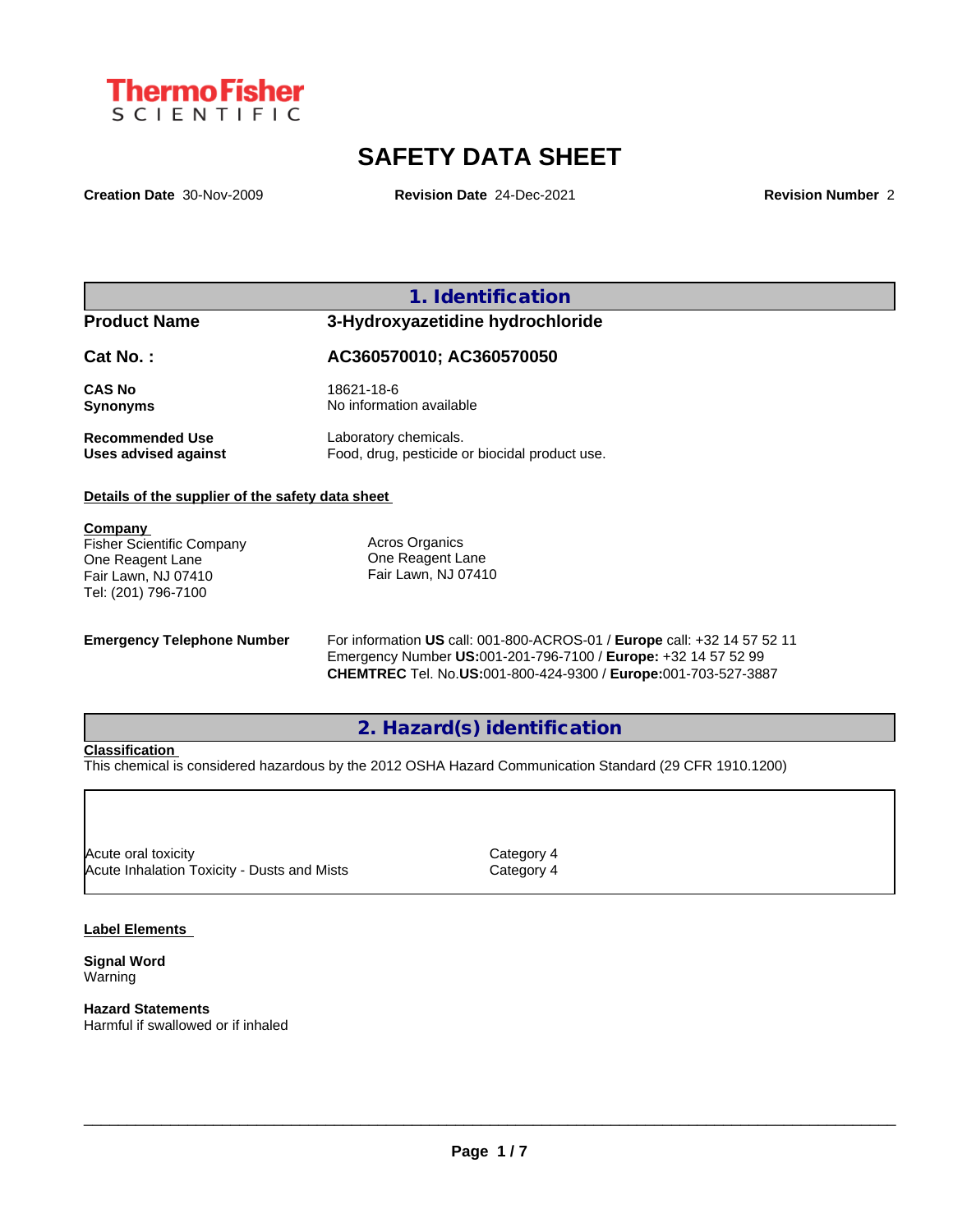

### **Precautionary Statements Prevention**

Wash face, hands and any exposed skin thoroughly after handling Do not eat, drink or smoke when using this product Avoid breathing dust/fume/gas/mist/vapors/spray Use only outdoors or in a well-ventilated area **Inhalation** IF INHALED: Remove victim to fresh air and keep at rest in a position comfortable for breathing Call a POISON CENTER or doctor/physician if you feel unwell **Ingestion** IF SWALLOWED: Call a POISON CENTER or doctor/physician if you feel unwell Rinse mouth **Disposal** Dispose of contents/container to an approved waste disposal plant

**Hazards not otherwise classified (HNOC)**

None identified

## **3. Composition/Information on Ingredients**

 $\_$  ,  $\_$  ,  $\_$  ,  $\_$  ,  $\_$  ,  $\_$  ,  $\_$  ,  $\_$  ,  $\_$  ,  $\_$  ,  $\_$  ,  $\_$  ,  $\_$  ,  $\_$  ,  $\_$  ,  $\_$  ,  $\_$  ,  $\_$  ,  $\_$  ,  $\_$  ,  $\_$  ,  $\_$  ,  $\_$  ,  $\_$  ,  $\_$  ,  $\_$  ,  $\_$  ,  $\_$  ,  $\_$  ,  $\_$  ,  $\_$  ,  $\_$  ,  $\_$  ,  $\_$  ,  $\_$  ,  $\_$  ,  $\_$  ,

| 3-Hydroxyazetidine hydrochloride<br>18621-18-6<br>>95<br>4. First-aid measures<br>If symptoms persist, call a physician.<br>medical attention.<br>call a physician.<br>Remove to fresh air. If not breathing, give artificial respiration. Get medical attention if<br>symptoms occur.<br>Clean mouth with water and drink afterwards plenty of water. Get medical attention if<br>symptoms occur.<br>None reasonably foreseeable. | <b>Component</b>                       |                       | <b>CAS No</b>                                                                                   | Weight % |  |  |  |  |
|------------------------------------------------------------------------------------------------------------------------------------------------------------------------------------------------------------------------------------------------------------------------------------------------------------------------------------------------------------------------------------------------------------------------------------|----------------------------------------|-----------------------|-------------------------------------------------------------------------------------------------|----------|--|--|--|--|
|                                                                                                                                                                                                                                                                                                                                                                                                                                    |                                        |                       |                                                                                                 |          |  |  |  |  |
|                                                                                                                                                                                                                                                                                                                                                                                                                                    |                                        |                       |                                                                                                 |          |  |  |  |  |
|                                                                                                                                                                                                                                                                                                                                                                                                                                    |                                        |                       |                                                                                                 |          |  |  |  |  |
|                                                                                                                                                                                                                                                                                                                                                                                                                                    | <b>General Advice</b>                  |                       |                                                                                                 |          |  |  |  |  |
|                                                                                                                                                                                                                                                                                                                                                                                                                                    | <b>Eye Contact</b>                     |                       | Rinse immediately with plenty of water, also under the eyelids, for at least 15 minutes. Get    |          |  |  |  |  |
|                                                                                                                                                                                                                                                                                                                                                                                                                                    | <b>Skin Contact</b>                    |                       | Wash off immediately with plenty of water for at least 15 minutes. If skin irritation persists, |          |  |  |  |  |
|                                                                                                                                                                                                                                                                                                                                                                                                                                    | <b>Inhalation</b>                      |                       |                                                                                                 |          |  |  |  |  |
|                                                                                                                                                                                                                                                                                                                                                                                                                                    | Ingestion                              |                       |                                                                                                 |          |  |  |  |  |
|                                                                                                                                                                                                                                                                                                                                                                                                                                    | Most important symptoms and<br>effects |                       |                                                                                                 |          |  |  |  |  |
|                                                                                                                                                                                                                                                                                                                                                                                                                                    | <b>Notes to Physician</b>              | Treat symptomatically |                                                                                                 |          |  |  |  |  |

**Suitable Extinguishing Media** Water spray, carbon dioxide (CO2), dry chemical, alcohol-resistant foam.

**Unsuitable Extinguishing Media** No information available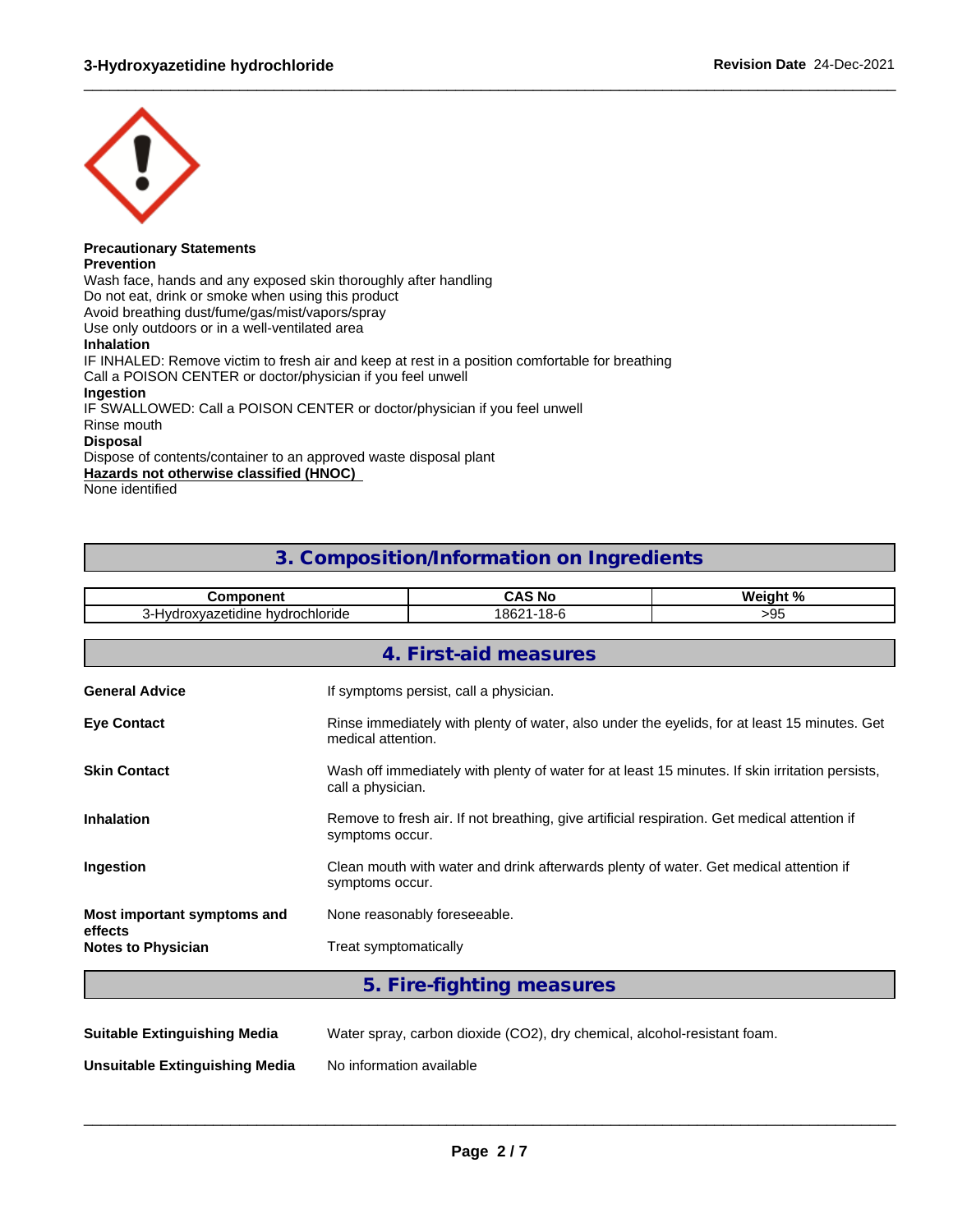| <b>Flash Point</b><br>Method -                                                                                                                                                                                                                                                                                                                 | No information available<br>No information available                                                                                                                                   |                                                                                                                                                 |                                                                                        |  |  |  |  |
|------------------------------------------------------------------------------------------------------------------------------------------------------------------------------------------------------------------------------------------------------------------------------------------------------------------------------------------------|----------------------------------------------------------------------------------------------------------------------------------------------------------------------------------------|-------------------------------------------------------------------------------------------------------------------------------------------------|----------------------------------------------------------------------------------------|--|--|--|--|
| <b>Autoignition Temperature</b><br><b>Explosion Limits</b>                                                                                                                                                                                                                                                                                     | No information available                                                                                                                                                               |                                                                                                                                                 |                                                                                        |  |  |  |  |
| <b>Upper</b>                                                                                                                                                                                                                                                                                                                                   | No data available                                                                                                                                                                      |                                                                                                                                                 |                                                                                        |  |  |  |  |
| Lower                                                                                                                                                                                                                                                                                                                                          | No data available                                                                                                                                                                      |                                                                                                                                                 |                                                                                        |  |  |  |  |
| Sensitivity to Mechanical Impact No information available<br><b>Sensitivity to Static Discharge</b>                                                                                                                                                                                                                                            | No information available                                                                                                                                                               |                                                                                                                                                 |                                                                                        |  |  |  |  |
| <b>Specific Hazards Arising from the Chemical</b><br>Keep product and empty container away from heat and sources of ignition.                                                                                                                                                                                                                  |                                                                                                                                                                                        |                                                                                                                                                 |                                                                                        |  |  |  |  |
| <b>Hazardous Combustion Products</b><br>Carbon monoxide (CO). Carbon dioxide (CO2). Nitrogen oxides (NOx). Hydrogen chloride gas.<br><b>Protective Equipment and Precautions for Firefighters</b><br>As in any fire, wear self-contained breathing apparatus pressure-demand, MSHA/NIOSH (approved or equivalent) and full<br>protective gear. |                                                                                                                                                                                        |                                                                                                                                                 |                                                                                        |  |  |  |  |
| <b>NFPA</b><br><b>Health</b><br>2                                                                                                                                                                                                                                                                                                              | <b>Flammability</b>                                                                                                                                                                    | <b>Instability</b><br>0                                                                                                                         | <b>Physical hazards</b><br>N/A                                                         |  |  |  |  |
|                                                                                                                                                                                                                                                                                                                                                | 6. Accidental release measures                                                                                                                                                         |                                                                                                                                                 |                                                                                        |  |  |  |  |
| <b>Personal Precautions</b>                                                                                                                                                                                                                                                                                                                    | Ensure adequate ventilation. Use personal protective equipment as required. Avoid dust<br>formation.                                                                                   |                                                                                                                                                 |                                                                                        |  |  |  |  |
| <b>Environmental Precautions</b>                                                                                                                                                                                                                                                                                                               | Information.                                                                                                                                                                           | Should not be released into the environment. See Section 12 for additional Ecological                                                           |                                                                                        |  |  |  |  |
| Methods for Containment and Clean Sweep up and shovel into suitable containers for disposal. Keep in suitable, closed<br>Up                                                                                                                                                                                                                    | containers for disposal.                                                                                                                                                               |                                                                                                                                                 |                                                                                        |  |  |  |  |
|                                                                                                                                                                                                                                                                                                                                                | 7. Handling and storage                                                                                                                                                                |                                                                                                                                                 |                                                                                        |  |  |  |  |
| <b>Handling</b>                                                                                                                                                                                                                                                                                                                                | Wear personal protective equipment/face protection. Ensure adequate ventilation. Do not<br>get in eyes, on skin, or on clothing. Avoid ingestion and inhalation. Avoid dust formation. |                                                                                                                                                 |                                                                                        |  |  |  |  |
| Storage.                                                                                                                                                                                                                                                                                                                                       | Materials. Strong oxidizing agents.                                                                                                                                                    | Keep containers tightly closed in a dry, cool and well-ventilated place. Incompatible                                                           |                                                                                        |  |  |  |  |
|                                                                                                                                                                                                                                                                                                                                                | 8. Exposure controls / personal protection                                                                                                                                             |                                                                                                                                                 |                                                                                        |  |  |  |  |
| <b>Exposure Guidelines</b>                                                                                                                                                                                                                                                                                                                     |                                                                                                                                                                                        | This product does not contain any hazardous materials with occupational exposure<br>limitsestablished by the region specific regulatory bodies. |                                                                                        |  |  |  |  |
| <b>Engineering Measures</b>                                                                                                                                                                                                                                                                                                                    |                                                                                                                                                                                        | Ensure adequate ventilation, especially in confined areas.                                                                                      | Ensure that eyewash stations and safety showers are close to the workstation location. |  |  |  |  |
| <b>Personal Protective Equipment</b>                                                                                                                                                                                                                                                                                                           |                                                                                                                                                                                        |                                                                                                                                                 |                                                                                        |  |  |  |  |
| <b>Eye/face Protection</b>                                                                                                                                                                                                                                                                                                                     | EN166.                                                                                                                                                                                 | Wear appropriate protective eyeglasses or chemical safety goggles as described by                                                               | OSHA's eye and face protection regulations in 29 CFR 1910.133 or European Standard     |  |  |  |  |
| Skin and body protection                                                                                                                                                                                                                                                                                                                       |                                                                                                                                                                                        | Wear appropriate protective gloves and clothing to prevent skin exposure.                                                                       |                                                                                        |  |  |  |  |
| <b>Respiratory Protection</b>                                                                                                                                                                                                                                                                                                                  |                                                                                                                                                                                        | EN 149. Use a NIOSH/MSHA or European Standard EN 149 approved respirator if                                                                     | Follow the OSHA respirator regulations found in 29 CFR 1910.134 or European Standard   |  |  |  |  |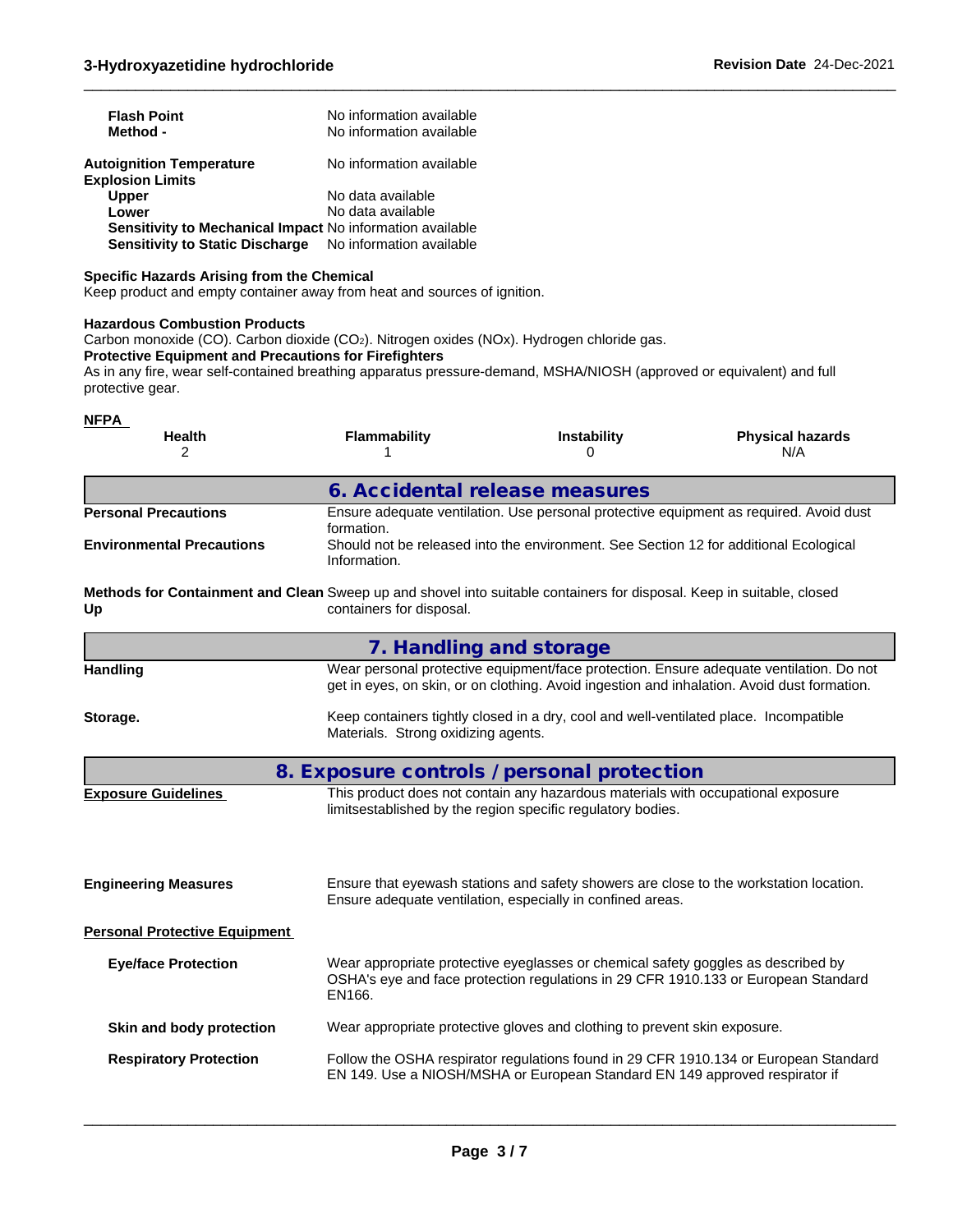exposure limits are exceeded or if irritation or other symptoms are experienced.

 $\_$  ,  $\_$  ,  $\_$  ,  $\_$  ,  $\_$  ,  $\_$  ,  $\_$  ,  $\_$  ,  $\_$  ,  $\_$  ,  $\_$  ,  $\_$  ,  $\_$  ,  $\_$  ,  $\_$  ,  $\_$  ,  $\_$  ,  $\_$  ,  $\_$  ,  $\_$  ,  $\_$  ,  $\_$  ,  $\_$  ,  $\_$  ,  $\_$  ,  $\_$  ,  $\_$  ,  $\_$  ,  $\_$  ,  $\_$  ,  $\_$  ,  $\_$  ,  $\_$  ,  $\_$  ,  $\_$  ,  $\_$  ,  $\_$  ,

**Hygiene Measures**

Handle in accordance with good industrial hygiene and safety practice.

|                                         | 9. Physical and chemical properties |
|-----------------------------------------|-------------------------------------|
| <b>Physical State</b>                   | Solid                               |
| Appearance                              | Off-white                           |
| Odor                                    | No information available            |
| <b>Odor Threshold</b>                   | No information available            |
| рH                                      | No information available            |
| <b>Melting Point/Range</b>              | 84 - 86 °C / 183.2 - 186.8 °F       |
| <b>Boiling Point/Range</b>              | No information available            |
| <b>Flash Point</b>                      | No information available            |
| <b>Evaporation Rate</b>                 | Not applicable                      |
| <b>Flammability (solid,gas)</b>         | No information available            |
| <b>Flammability or explosive limits</b> |                                     |
| <b>Upper</b>                            | No data available                   |
| Lower                                   | No data available                   |
| <b>Vapor Pressure</b>                   | No information available            |
| <b>Vapor Density</b>                    | Not applicable                      |
| <b>Specific Gravity</b>                 | No information available            |
| <b>Solubility</b>                       | No information available            |
| Partition coefficient; n-octanol/water  | No data available                   |
| <b>Autoignition Temperature</b>         | No information available            |
| <b>Decomposition Temperature</b>        | No information available            |
| <b>Viscosity</b>                        | Not applicable                      |
| <b>Molecular Formula</b>                | C3H7NOHCI                           |
| <b>Molecular Weight</b>                 | 109.55                              |
|                                         | 10. Stability and reactivity        |

| <b>Reactive Hazard</b>          | None known, based on information available                                                                                                |
|---------------------------------|-------------------------------------------------------------------------------------------------------------------------------------------|
| <b>Stability</b>                | Stable under normal conditions.                                                                                                           |
| <b>Conditions to Avoid</b>      | Incompatible products. Excess heat. Avoid dust formation.                                                                                 |
| <b>Incompatible Materials</b>   | Strong oxidizing agents                                                                                                                   |
|                                 | Hazardous Decomposition Products Carbon monoxide (CO), Carbon dioxide (CO <sub>2</sub> ), Nitrogen oxides (NOx), Hydrogen chloride<br>gas |
| <b>Hazardous Polymerization</b> | Hazardous polymerization does not occur.                                                                                                  |
| <b>Hazardous Reactions</b>      | None under normal processing.                                                                                                             |
|                                 |                                                                                                                                           |

**11. Toxicological information**

**Acute Toxicity**

| <b>Product Information</b><br><b>Component Information</b><br><b>Toxicologically Synergistic</b><br><b>Products</b> | No information available                                                                   |
|---------------------------------------------------------------------------------------------------------------------|--------------------------------------------------------------------------------------------|
|                                                                                                                     | Delayed and immediate effects as well as chronic effects from short and long-term exposure |
| <b>Irritation</b>                                                                                                   | No information available                                                                   |
| <b>Sensitization</b>                                                                                                | No information available                                                                   |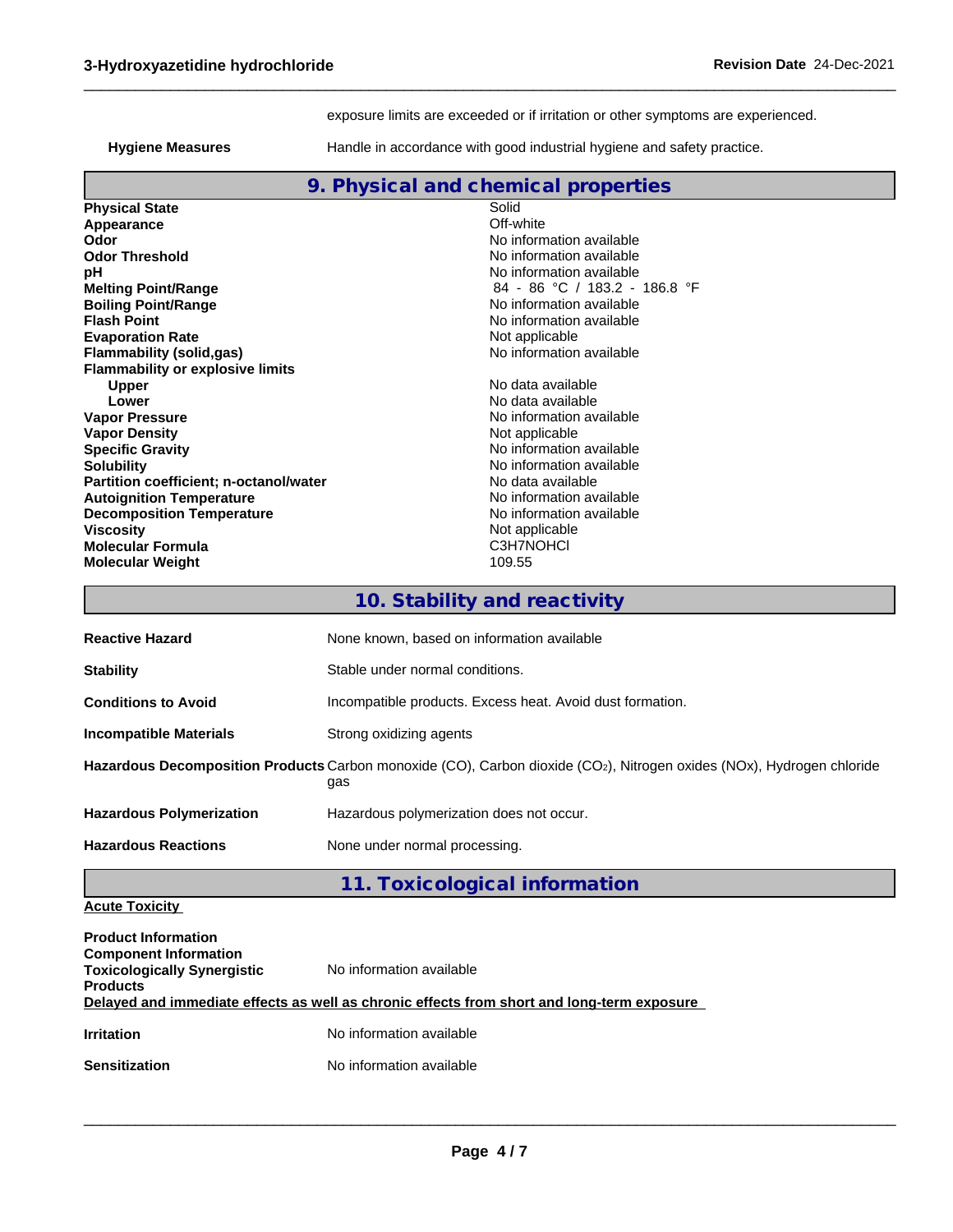Carcinogenicity The table below indicates whether each agency has listed any ingredient as a carcinogen.

 $\_$  ,  $\_$  ,  $\_$  ,  $\_$  ,  $\_$  ,  $\_$  ,  $\_$  ,  $\_$  ,  $\_$  ,  $\_$  ,  $\_$  ,  $\_$  ,  $\_$  ,  $\_$  ,  $\_$  ,  $\_$  ,  $\_$  ,  $\_$  ,  $\_$  ,  $\_$  ,  $\_$  ,  $\_$  ,  $\_$  ,  $\_$  ,  $\_$  ,  $\_$  ,  $\_$  ,  $\_$  ,  $\_$  ,  $\_$  ,  $\_$  ,  $\_$  ,  $\_$  ,  $\_$  ,  $\_$  ,  $\_$  ,  $\_$  ,

| Component                                                              | <b>CAS No</b> | <b>IARC</b>                    | <b>NTP</b>                                                                                                                                                                                                                                                            | <b>ACGIH</b> | <b>OSHA</b> | <b>Mexico</b> |
|------------------------------------------------------------------------|---------------|--------------------------------|-----------------------------------------------------------------------------------------------------------------------------------------------------------------------------------------------------------------------------------------------------------------------|--------------|-------------|---------------|
| 3-Hydroxyazetidine<br>hydrochloride                                    | 18621-18-6    | Not listed                     | Not listed                                                                                                                                                                                                                                                            | Not listed   | Not listed  | Not listed    |
| <b>Mutagenic Effects</b>                                               |               | No information available       |                                                                                                                                                                                                                                                                       |              |             |               |
| <b>Reproductive Effects</b>                                            |               | No information available.      |                                                                                                                                                                                                                                                                       |              |             |               |
| <b>Developmental Effects</b>                                           |               | No information available.      |                                                                                                                                                                                                                                                                       |              |             |               |
| <b>Teratogenicity</b>                                                  |               | No information available.      |                                                                                                                                                                                                                                                                       |              |             |               |
| <b>STOT - single exposure</b><br>STOT - repeated exposure              |               | None known<br>None known       |                                                                                                                                                                                                                                                                       |              |             |               |
| <b>Aspiration hazard</b>                                               |               | No information available       |                                                                                                                                                                                                                                                                       |              |             |               |
| Symptoms / effects, both acute and No information available<br>delayed |               |                                |                                                                                                                                                                                                                                                                       |              |             |               |
| <b>Endocrine Disruptor Information</b>                                 |               | No information available       |                                                                                                                                                                                                                                                                       |              |             |               |
| <b>Other Adverse Effects</b>                                           |               |                                | The toxicological properties have not been fully investigated.                                                                                                                                                                                                        |              |             |               |
|                                                                        |               |                                | 12. Ecological information                                                                                                                                                                                                                                            |              |             |               |
| <b>Ecotoxicity</b><br>No information available.                        |               |                                |                                                                                                                                                                                                                                                                       |              |             |               |
| <b>Persistence and Degradability</b>                                   |               | No information available       |                                                                                                                                                                                                                                                                       |              |             |               |
| <b>Bioaccumulation/Accumulation</b>                                    |               | No information available.      |                                                                                                                                                                                                                                                                       |              |             |               |
| <b>Mobility</b>                                                        |               | No information available.      |                                                                                                                                                                                                                                                                       |              |             |               |
|                                                                        |               |                                | 13. Disposal considerations                                                                                                                                                                                                                                           |              |             |               |
| <b>Waste Disposal Methods</b>                                          |               |                                | Chemical waste generators must determine whether a discarded chemical is classified as a<br>hazardous waste. Chemical waste generators must also consult local, regional, and<br>national hazardous waste regulations to ensure complete and accurate classification. |              |             |               |
|                                                                        |               |                                | 14. Transport information                                                                                                                                                                                                                                             |              |             |               |
| <b>DOT</b>                                                             |               | Not regulated                  |                                                                                                                                                                                                                                                                       |              |             |               |
| <b>TDG</b><br>IATA                                                     |               | Not regulated<br>Not regulated |                                                                                                                                                                                                                                                                       |              |             |               |
| <b>IMDG/IMO</b>                                                        |               | Not regulated                  |                                                                                                                                                                                                                                                                       |              |             |               |

## **United States of America Inventory**

| Component                            | <b>CAS No</b> | <b>TSCA</b> | TOO AL<br>\ Inventorv notification -<br>ov.<br><b>Active-Inactive</b> | <b>TSCA</b><br>. - EPA Requlatorv '<br><b>Flags</b> |
|--------------------------------------|---------------|-------------|-----------------------------------------------------------------------|-----------------------------------------------------|
| -Hydroxyazetidine hydrochloride<br>v | 18621-18-6    |             |                                                                       |                                                     |

**15. Regulatory information**

## **Legend:**

**TSCA** US EPA (TSCA) - Toxic Substances Control Act, (40 CFR Part 710)

X - Listed

'-' - Not Listed

**TSCA 12(b)** - Notices of Export Not applicable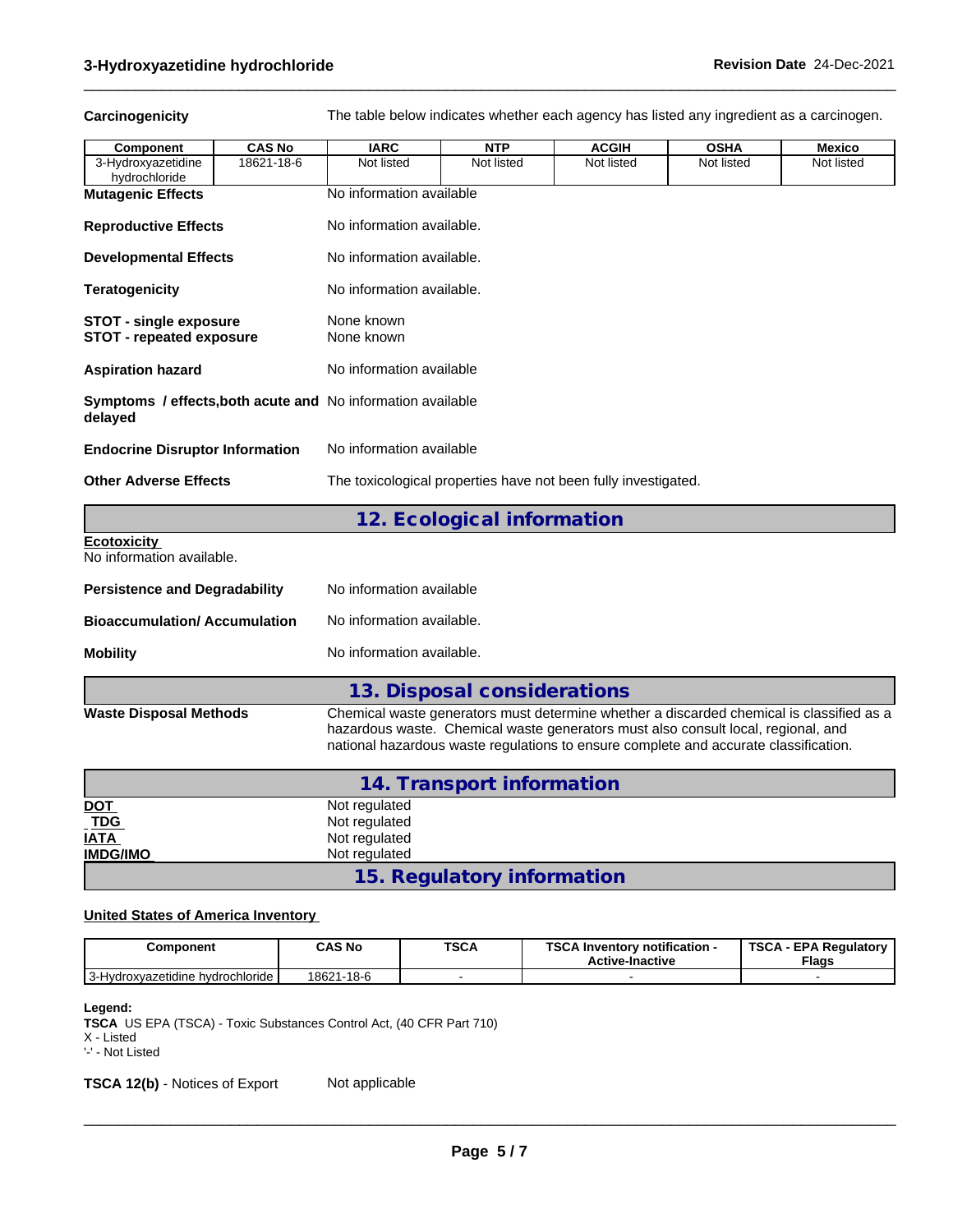### **International Inventories**

Canada (DSL/NDSL), Europe (EINECS/ELINCS/NLP), Philippines (PICCS), Japan (ENCS), Japan (ISHL), Australia (AICS), China (IECSC), Korea (KECL).

| <b>Component</b>                                            | <b>CAS No</b>   | DSI | <b>NDSL</b> | <b>EINECS</b><br>-65 | <b>PICCS</b> | ENCS | <b>ISHL</b> | <b>AICS</b> | <b>IECSC</b> | <b>KECL</b> |
|-------------------------------------------------------------|-----------------|-----|-------------|----------------------|--------------|------|-------------|-------------|--------------|-------------|
| $\sim$<br>hydrochloride<br>iroxvazetidine<br>---<br>$\cdot$ | 21-18-6<br>1862 |     |             |                      |              |      |             |             |              |             |

 $\_$  ,  $\_$  ,  $\_$  ,  $\_$  ,  $\_$  ,  $\_$  ,  $\_$  ,  $\_$  ,  $\_$  ,  $\_$  ,  $\_$  ,  $\_$  ,  $\_$  ,  $\_$  ,  $\_$  ,  $\_$  ,  $\_$  ,  $\_$  ,  $\_$  ,  $\_$  ,  $\_$  ,  $\_$  ,  $\_$  ,  $\_$  ,  $\_$  ,  $\_$  ,  $\_$  ,  $\_$  ,  $\_$  ,  $\_$  ,  $\_$  ,  $\_$  ,  $\_$  ,  $\_$  ,  $\_$  ,  $\_$  ,  $\_$  ,

**KECL** - NIER number or KE number (http://ncis.nier.go.kr/en/main.do)

## **U.S. Federal Regulations**

| <b>SARA 313</b>                                                                                                                     | Not applicable                                              |
|-------------------------------------------------------------------------------------------------------------------------------------|-------------------------------------------------------------|
| <b>SARA 311/312 Hazard Categories</b>                                                                                               | See section 2 for more information                          |
| <b>CWA (Clean Water Act)</b>                                                                                                        | Not applicable                                              |
| <b>Clean Air Act</b>                                                                                                                | Not applicable                                              |
| <b>OSHA</b> - Occupational Safety and<br><b>Health Administration</b>                                                               | Not applicable                                              |
| <b>CERCLA</b>                                                                                                                       | Not applicable                                              |
| <b>California Proposition 65</b>                                                                                                    | This product does not contain any Proposition 65 chemicals. |
| U.S. State Right-to-Know<br><b>Regulations</b>                                                                                      | Not applicable                                              |
| U.S. Department of Transportation<br>Reportable Quantity (RQ):<br><b>DOT Marine Pollutant</b><br><b>DOT Severe Marine Pollutant</b> | N<br>N<br>N                                                 |
| U.S. Department of Homeland<br><b>Security</b>                                                                                      | This product does not contain any DHS chemicals.            |

**Other International Regulations**

**Mexico - Grade** No information available

**Authorisation/Restrictions according to EU REACH**

## **Safety, health and environmental regulations/legislation specific for the substance or mixture**

| Component                           | <b>CAS No</b> | <b>OECD HPV</b>                                    | <b>Persistent Organic</b><br><b>Pollutant</b> | <b>Ozone Depletion</b><br><b>Potential</b> | <b>Restriction of</b><br><b>Hazardous</b><br><b>Substances (RoHS)</b> |
|-------------------------------------|---------------|----------------------------------------------------|-----------------------------------------------|--------------------------------------------|-----------------------------------------------------------------------|
| 3-Hydroxyazetidine<br>hydrochloride | 18621-18-6    | Not applicable                                     | Not applicable                                | Not applicable                             | Not applicable                                                        |
| Component                           | <b>CAS No</b> | Seveso III Directive I                             | <b>Seveso III Directive</b>                   | Rotterdam                                  | <b>Basel Convention</b>                                               |
|                                     |               | (2012/18/EC) -                                     | (2012/18/EC) -                                | <b>Convention (PIC)</b>                    | (Hazardous Waste)                                                     |
|                                     |               | <b>Qualifying Quantities Qualifying Quantities</b> |                                               |                                            |                                                                       |
|                                     |               | for Major Accident                                 | for Safety Report                             |                                            |                                                                       |
|                                     |               | <b>Notification</b>                                | <b>Requirements</b>                           |                                            |                                                                       |